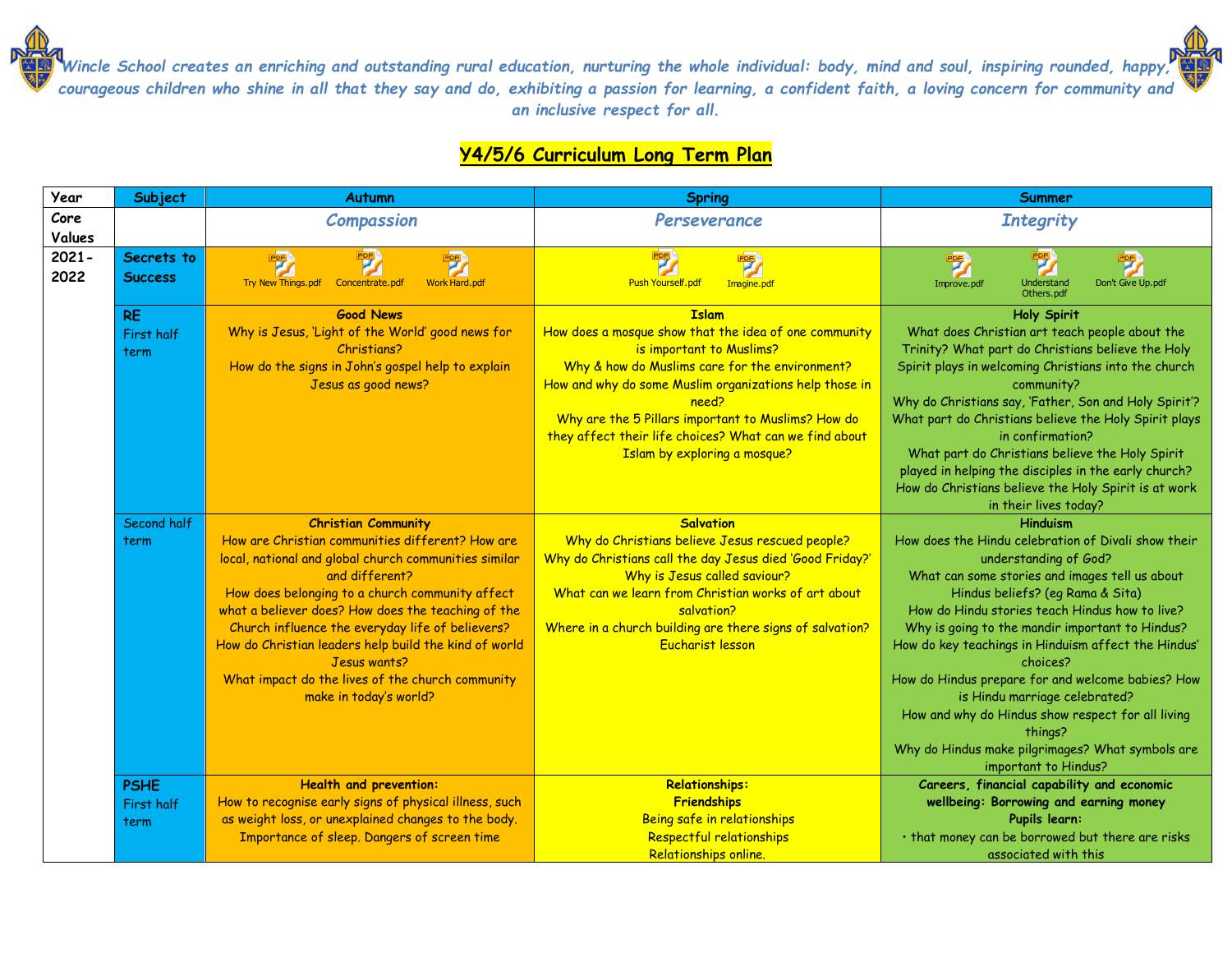| Second half<br>term | About personal hygiene and germs including bacteria,<br>viruses, how they are spread and treated, and the<br>importance of handwashing.<br>The facts and science relating to allergies,<br>immunisation and vaccination<br><b>First aid</b><br><b>Heart start</b><br>How to ring the emergency services                                                                                                                                                                                                                                                                                                                                                                                                                                                                                                                    | Keeping safe and managing risk: Keeping safe out and<br>about<br><b>Pupils learn:</b><br>· about feelings of being out and about in the local area<br>with increasing independence<br>· about recognising and responding to peer pressure<br>· about the consequences of anti-social behaviour<br>(including gangs and gang related behaviour)                                                                                                                                                                                                                                                                                                                                                                                                      | · about enterprise<br>· what influences people's decisions about careers                                                                                                                                                                                                                                                                                                                                                                                                                                                                                                                                                                                                                                                                               |
|---------------------|----------------------------------------------------------------------------------------------------------------------------------------------------------------------------------------------------------------------------------------------------------------------------------------------------------------------------------------------------------------------------------------------------------------------------------------------------------------------------------------------------------------------------------------------------------------------------------------------------------------------------------------------------------------------------------------------------------------------------------------------------------------------------------------------------------------------------|-----------------------------------------------------------------------------------------------------------------------------------------------------------------------------------------------------------------------------------------------------------------------------------------------------------------------------------------------------------------------------------------------------------------------------------------------------------------------------------------------------------------------------------------------------------------------------------------------------------------------------------------------------------------------------------------------------------------------------------------------------|--------------------------------------------------------------------------------------------------------------------------------------------------------------------------------------------------------------------------------------------------------------------------------------------------------------------------------------------------------------------------------------------------------------------------------------------------------------------------------------------------------------------------------------------------------------------------------------------------------------------------------------------------------------------------------------------------------------------------------------------------------|
| <b>PE</b>           | Hockey / Dodgeball / Swimming                                                                                                                                                                                                                                                                                                                                                                                                                                                                                                                                                                                                                                                                                                                                                                                              | <b>Gymnastics/ Dance / Badminton</b>                                                                                                                                                                                                                                                                                                                                                                                                                                                                                                                                                                                                                                                                                                                | Athletics / Cricket                                                                                                                                                                                                                                                                                                                                                                                                                                                                                                                                                                                                                                                                                                                                    |
| <b>History</b>      |                                                                                                                                                                                                                                                                                                                                                                                                                                                                                                                                                                                                                                                                                                                                                                                                                            | Stone Age through to Iron Age<br>*Build an overview of World history<br>*Understand Chronology<br>*Communicate historically.                                                                                                                                                                                                                                                                                                                                                                                                                                                                                                                                                                                                                        | <b>Ancient Civilizations</b><br>*Build an overview of World history<br>*Understand Chronology<br>*Communicate historically.                                                                                                                                                                                                                                                                                                                                                                                                                                                                                                                                                                                                                            |
| Geog                | <b>Volcanoes and earthquakes</b>                                                                                                                                                                                                                                                                                                                                                                                                                                                                                                                                                                                                                                                                                                                                                                                           | Locational knowledge of UK.<br>Field work to observe, measure and record the human<br>and physical features in the local area. Identifying<br>evidence of the Bronze Age and Iron Age in our local<br>area.                                                                                                                                                                                                                                                                                                                                                                                                                                                                                                                                         | Comparison with a country in North or South<br>America.<br>Identify physical and human features                                                                                                                                                                                                                                                                                                                                                                                                                                                                                                                                                                                                                                                        |
| <b>Science</b>      | Materials/states of matter<br>Compare and group together everyday materials<br>Understand that some materials will dissolve in liquid<br>to form a solution, and describe how to recover a<br>substance from a solution<br>Use knowledge of solids, liquids and gases to decide<br>how mixtures might be separated, including through<br>filtering, sieving and evaporating<br>Give reasons, based on evidence from comparative<br>and fair tests, for the particular uses of everyday<br>materials.<br>Demonstrate that dissolving, mixing and changes of<br>state are reversible changes<br>Explain that some changes result in the formation of<br>new materials, and that this kind of change is not<br>usually reversible, including changes associated with<br>burning and the action of acid on bicarbonate of soda | <b>Evolution and inheritance</b><br>Recognise that living things have changed over time and<br>that fossils provide information about living things that<br>inhabited the Earth millions of years ago<br>Recognise that living things produce offspring of the<br>same kind, but normally offspring vary and are not<br>identical to their parents<br>Identify how animals and plants are adapted to suit<br>their<br>environment in different ways and that adaptation may<br>lead to evolution.<br><b>Animals including humans:</b><br>Describe the changes as humans develop from birth to<br>old age<br>Identify and name the main parts of the human<br>circulatory system, and explain the functions of the<br>heart, blood vessels and blood | Light<br>Understand that light appears to travel in straight<br>lines<br>Use the idea that light travels in straight lines to<br>explain that objects are seen because they give out<br>or reflect light into the eye<br>Explain that we see things because light travels from<br>light sources to our eyes or from light sources to<br>objects and then to our eyes<br>Use the idea that light travels in straight lines to<br>explain why shadows have the same shape as the<br>objects that cast them, and to predict the size of<br>shadows when the position of the light source<br>changes.<br><b>Electricity</b><br>Associate the brightness of a lamp or the volume of a<br>buzzer with the number and voltage of cells used in<br>the circuit |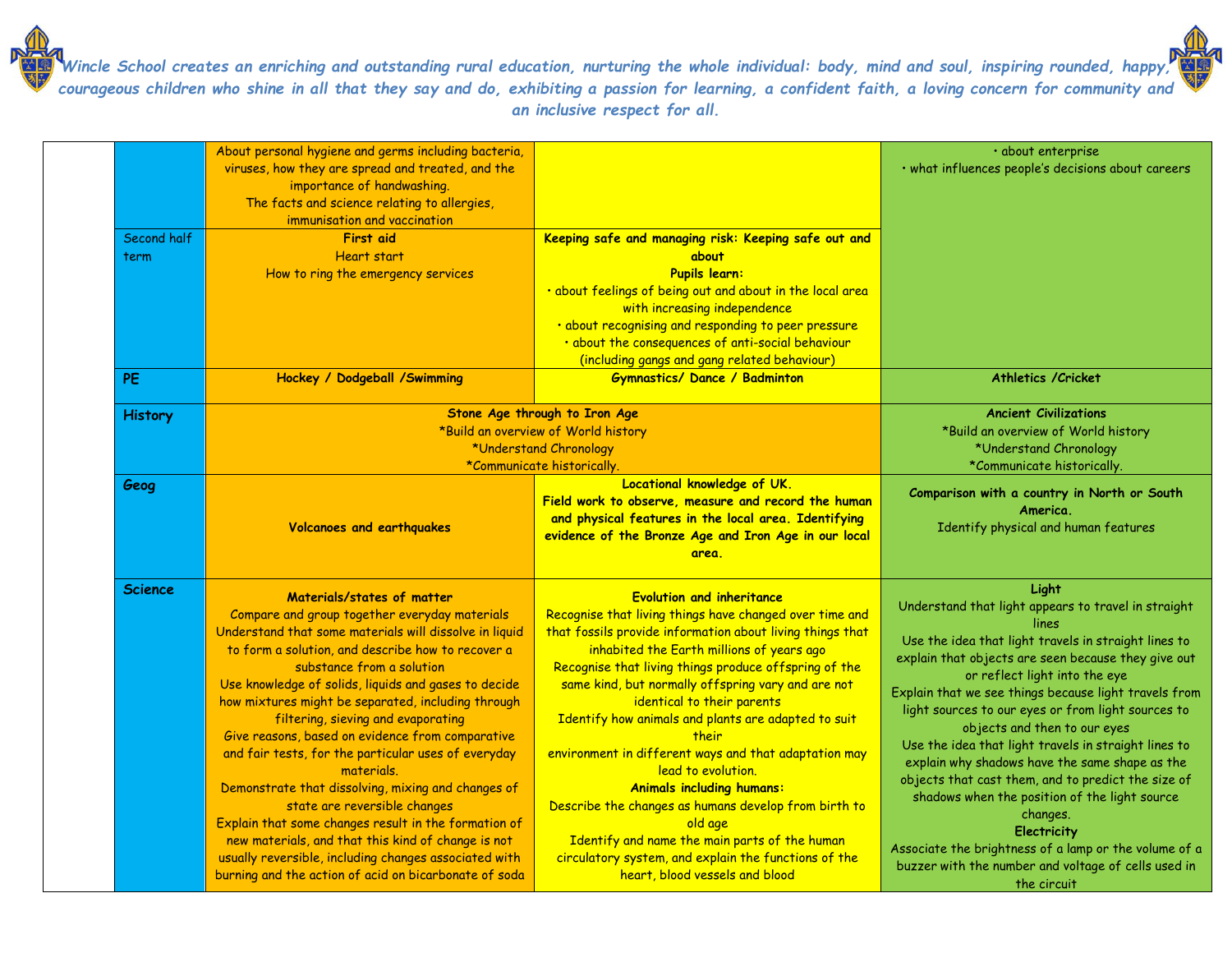|                                 | Sound<br>Identify how sounds are made, associating some of<br>them with something vibrating<br>Find patterns between the pitch of a sound and<br>features of the object that produced it<br>Find patterns between the volume of a sound and the<br>strength of the vibrations that produced it. | Recognise the impact of diet, exercise, drugs and<br>lifestyle on the way their bodies function<br>Describe the ways in which nutrients and water are<br>transported within animals, including humans | Compare and give reasons for variations in how<br>components function, including the brightness of<br>bulbs, the loudness of buzzers and the on/off<br>position of switches<br>Use recognised symbols when representing a simple<br>circuit in a diagram |
|---------------------------------|-------------------------------------------------------------------------------------------------------------------------------------------------------------------------------------------------------------------------------------------------------------------------------------------------|-------------------------------------------------------------------------------------------------------------------------------------------------------------------------------------------------------|----------------------------------------------------------------------------------------------------------------------------------------------------------------------------------------------------------------------------------------------------------|
| DT.                             | <b>Construction</b>                                                                                                                                                                                                                                                                             | <b>Food/Mechanics</b>                                                                                                                                                                                 | <b>Materials/Electricals and electronics</b>                                                                                                                                                                                                             |
| <b>ART</b>                      | <b>Sculpture</b>                                                                                                                                                                                                                                                                                | <b>Collage: Industrial Revolution</b>                                                                                                                                                                 | Drawing/Digital Media                                                                                                                                                                                                                                    |
| <b>Computing</b>                | <b>Coding/ Online safety</b><br><b>Spreadsheets</b>                                                                                                                                                                                                                                             | <b>Databases</b><br><b>Game creator</b>                                                                                                                                                               | <b>3D Modelling</b><br>Concept maps                                                                                                                                                                                                                      |
| <b>Music</b>                    | Rythmn and musical knowledge<br><b>Musical knowledge and Christmas</b>                                                                                                                                                                                                                          | <b>Brass</b>                                                                                                                                                                                          | Music history<br><b>World music</b>                                                                                                                                                                                                                      |
| Eng                             | Text/Genre focuses to link with topics:<br><b>Stone Age Boy</b><br><b>Wolf Brother</b>                                                                                                                                                                                                          | Text/Genre focuses to link with topics:                                                                                                                                                               | Text/Genre focuses to link with topics:                                                                                                                                                                                                                  |
| <b>Curriculum</b><br>enrichment |                                                                                                                                                                                                                                                                                                 |                                                                                                                                                                                                       |                                                                                                                                                                                                                                                          |

| Year   | Subject             | <b>Autumn</b>                                          | <b>Spring</b>                                            | Summer                                                       |
|--------|---------------------|--------------------------------------------------------|----------------------------------------------------------|--------------------------------------------------------------|
| Core   |                     | <b>COMPASSION</b><br><b>RESPECT</b>                    | <b>INTEGRITY</b><br><b>HOPE</b>                          | <b>PERSEVERANCE</b>                                          |
| Values |                     |                                                        |                                                          |                                                              |
| 2022-  | Secrets to          | 啰<br>罗人                                                |                                                          | <b>PPF</b><br>粤                                              |
| 2023   | <b>Success</b>      | Concentrate.pdf<br>Try New Things.pdf<br>Work Hard.pdf | Push Yourself.pdf<br>Imagine.pdf                         | Understand<br>Don't Give Up.pdf<br>Improve.pdf<br>Others.pdf |
|        | <b>RE</b>           | God                                                    | <b>Kingdom of God</b>                                    | Discipleship                                                 |
|        | Autumn 1            | What does the story of Daniel teach about God?         | What do Jesus' parables tell Christians the kingdom of   | How does the Bible help Christians to live?                  |
|        |                     | What did Jesus teach about God?                        | <b>God is like?</b>                                      | How do Christians follow Jesus?                              |
|        |                     |                                                        | What could Jesus have meant when he taught about the     | How important is the new covenant to Christians?             |
|        |                     |                                                        | <b>kingdom of God?</b>                                   | How does the sermon on the mount help Christians to          |
|        |                     |                                                        |                                                          | follow Jesus?                                                |
|        | Autumn <sub>2</sub> | <b>Incarnation</b>                                     | <b>Forgiveness</b>                                       | <b>Hinduism</b>                                              |
|        |                     | Why do you think there are different stories           | How did Jesus show forgiveness to those who betrayed     | How do Hindus describe God? How do Hindus show               |
|        |                     | about Jesus' birth?                                    | him?                                                     | devotion to God?                                             |
|        |                     | Why is Advent important to Christians?                 | What did Jesus teach about forgiveness?                  | How do Hindus use music and dance in worship? Is the         |
|        |                     | What is good news for Christians in the Christmas      | Is it more important to forgive people or be forgiven by | idea of one God important in Hinduism?                       |
|        |                     | story?                                                 | God?                                                     | Why is Rama important to Hindus?                             |
|        |                     |                                                        | How and why do Christians confess their sins?            | How important is God in Hindu family like?                   |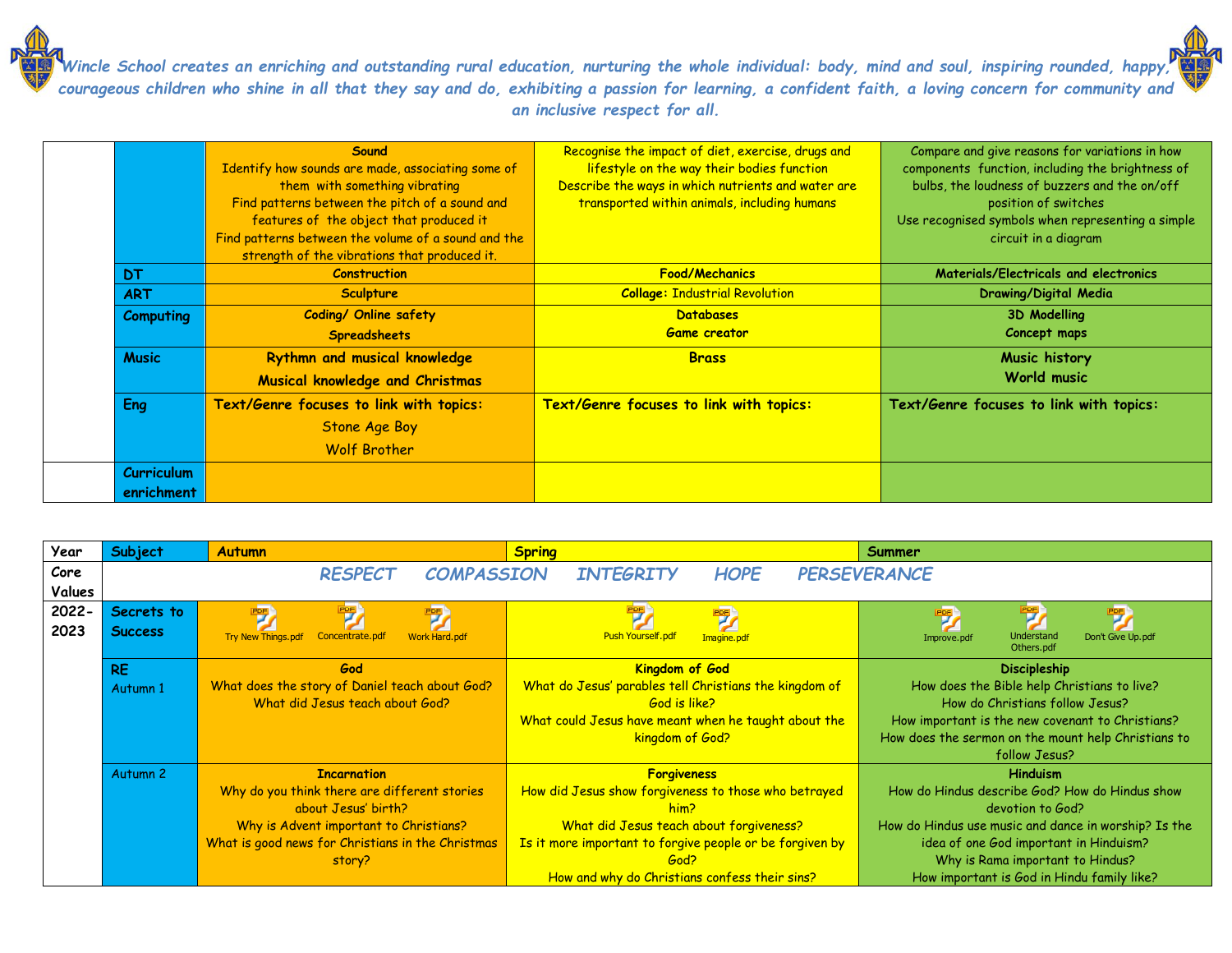|                         |                                                                                                                                                                                                                                                                                                                                                                                                                                                                                                                                                                                                                                                                                                                                                                                                                                                                                                                                                                                      | Who do Christians believe God forgives?<br>What is the difference between forgiveness and justice?                                                                                                                                                                                                      | How does belief in reincarnation affect a Hindu's life?                                                                                                                                                                                                                                                                                                                                                                                                                                                                                                                                                                                                                                                                                                                                 |
|-------------------------|--------------------------------------------------------------------------------------------------------------------------------------------------------------------------------------------------------------------------------------------------------------------------------------------------------------------------------------------------------------------------------------------------------------------------------------------------------------------------------------------------------------------------------------------------------------------------------------------------------------------------------------------------------------------------------------------------------------------------------------------------------------------------------------------------------------------------------------------------------------------------------------------------------------------------------------------------------------------------------------|---------------------------------------------------------------------------------------------------------------------------------------------------------------------------------------------------------------------------------------------------------------------------------------------------------|-----------------------------------------------------------------------------------------------------------------------------------------------------------------------------------------------------------------------------------------------------------------------------------------------------------------------------------------------------------------------------------------------------------------------------------------------------------------------------------------------------------------------------------------------------------------------------------------------------------------------------------------------------------------------------------------------------------------------------------------------------------------------------------------|
| <b>PSHE</b><br>Autumn 1 | Drug, alcohol and tobacco education: Tobacco is<br>a drug.<br>Identity, society and equality: Democracy                                                                                                                                                                                                                                                                                                                                                                                                                                                                                                                                                                                                                                                                                                                                                                                                                                                                              | Mental health and emotional wellbeing: Strengths and<br>challenges<br>Physical health and wellbeing: What is important to me?                                                                                                                                                                           | Careers, financial capability and economic wellbeing:<br>Saving, spending and budgeting<br>Sex and relationship education: Growing up and changing                                                                                                                                                                                                                                                                                                                                                                                                                                                                                                                                                                                                                                      |
| Autumn <sub>2</sub>     | Keeping safe and managing risk: Bullying - see it,<br>say it, stop it<br>Drug, alcohol and tobacco education: Making<br>choices                                                                                                                                                                                                                                                                                                                                                                                                                                                                                                                                                                                                                                                                                                                                                                                                                                                      | Identity, society and equality: Celebrating difference<br>Keeping safe and managing risk: Playing safe                                                                                                                                                                                                  | Physical health and wellbeing: What helps me choose?<br>Sex and relationship education: Growing up and changing                                                                                                                                                                                                                                                                                                                                                                                                                                                                                                                                                                                                                                                                         |
| PE                      | Football / Netball / Gymnastics                                                                                                                                                                                                                                                                                                                                                                                                                                                                                                                                                                                                                                                                                                                                                                                                                                                                                                                                                      | Swimming / Dance                                                                                                                                                                                                                                                                                        | Athletics / Tennis / Rounders                                                                                                                                                                                                                                                                                                                                                                                                                                                                                                                                                                                                                                                                                                                                                           |
| <b>History</b>          | Curriculum under review                                                                                                                                                                                                                                                                                                                                                                                                                                                                                                                                                                                                                                                                                                                                                                                                                                                                                                                                                              |                                                                                                                                                                                                                                                                                                         |                                                                                                                                                                                                                                                                                                                                                                                                                                                                                                                                                                                                                                                                                                                                                                                         |
| Geog                    |                                                                                                                                                                                                                                                                                                                                                                                                                                                                                                                                                                                                                                                                                                                                                                                                                                                                                                                                                                                      |                                                                                                                                                                                                                                                                                                         |                                                                                                                                                                                                                                                                                                                                                                                                                                                                                                                                                                                                                                                                                                                                                                                         |
| <b>Science</b>          | Forces and magnets:<br>Notice that some forces need contact between<br>two objects, but magnetic forces can act at a<br>distance<br>Observe how magnets attract or repel each other<br>and attract some materials and not others<br>Compare and group together a variety of<br>everyday materials on the basis of whether they<br>are attracted to a magnet, and identify some<br>magnetic materials<br>Describe magnets as having two poles<br>Predict whether two magnets will attract or repel<br>each other, depending on which poles are facing.<br>Explain that unsupported objects fall towards the<br>Earth because of the force of gravity acting<br>between the Earth and the falling object<br>Identify the effects of air resistance, water<br>resistance and friction, that act between moving<br>surfaces<br>Understand that force and motion can be<br>transferred through mechanical devices such as<br>gears, pulleys, levers and springs.<br>explain day and night | Earth and space:<br>Describe the movement of the Earth, and other planets,<br>relative to the Sun in the solar system<br>Describe the movement of the Moon relative to the<br>Farth<br>Describe the Sun, Earth and Moon as approximately<br>spherical bodies<br>Use the idea of the Earth's rotation to | Plants:<br>Identify and describe the functions of different parts<br>of flowering plants.<br>Explore the requirements of plants for life and growth<br>and how they vary from plant to plant<br>Investigate the way in which water is transported within<br>plants<br>Explore the part that flowers play in the life cycle of<br>flowering plants.<br>All living things<br>identify and name a variety of living things in the local<br>and wider environment, using classification keys to assign<br>them to groups.<br>Recognise that environments can change and that this can<br>sometimes pose dangers to living things.<br>Describe how living things are classified into broad<br>groups<br>Give reasons for classifying plants and animals based on<br>specific characteristics |
| DТ                      | Food                                                                                                                                                                                                                                                                                                                                                                                                                                                                                                                                                                                                                                                                                                                                                                                                                                                                                                                                                                                 | <b>Construction/Mechanics - Roman Chariots</b>                                                                                                                                                                                                                                                          | <b>Materials/Textiles</b>                                                                                                                                                                                                                                                                                                                                                                                                                                                                                                                                                                                                                                                                                                                                                               |
| ART                     | <b>Drawing/Sculpture</b>                                                                                                                                                                                                                                                                                                                                                                                                                                                                                                                                                                                                                                                                                                                                                                                                                                                                                                                                                             | <b>Drawing/Mosaics</b>                                                                                                                                                                                                                                                                                  | <b>Drawing/Painting</b>                                                                                                                                                                                                                                                                                                                                                                                                                                                                                                                                                                                                                                                                                                                                                                 |